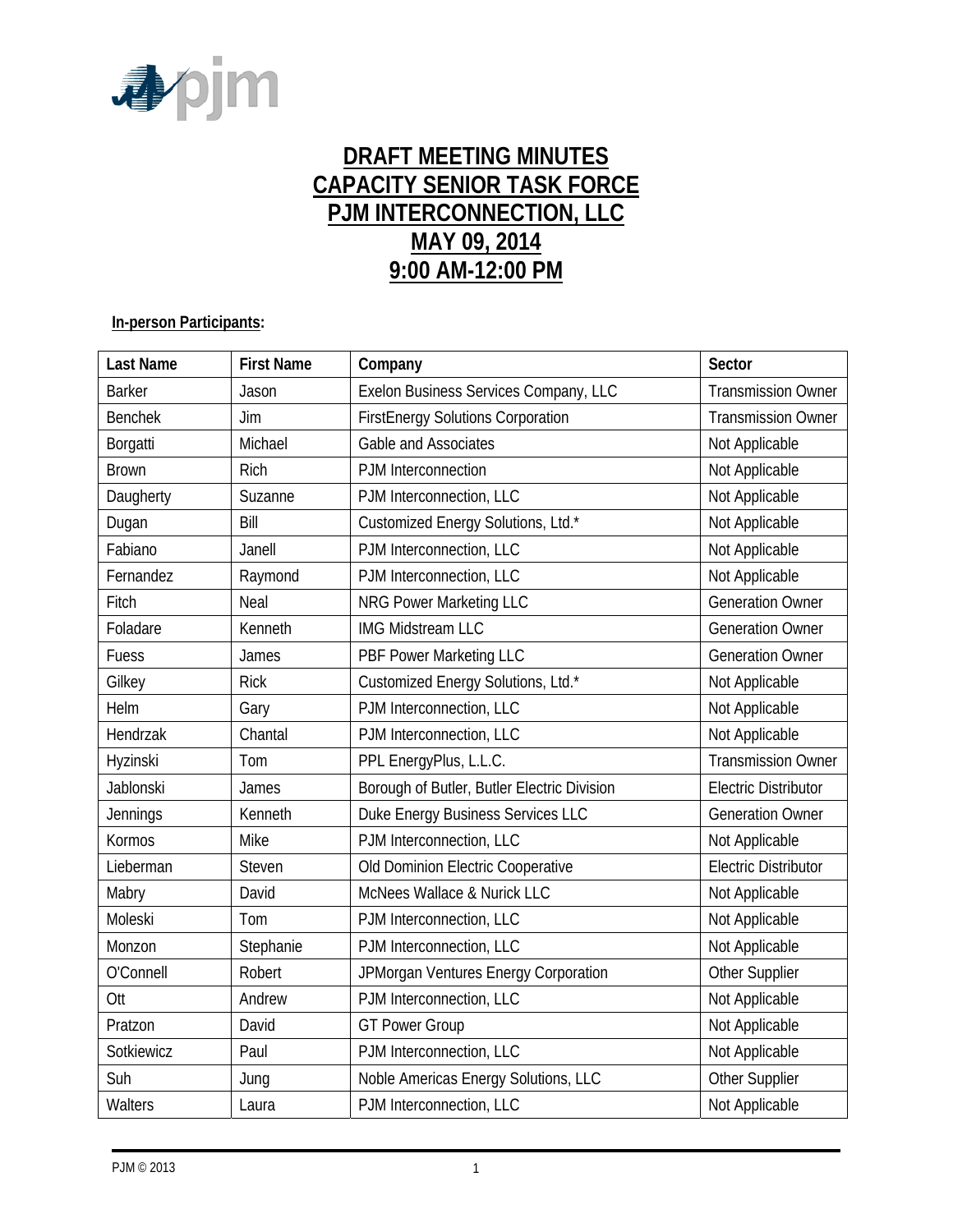

| <b>A</b> <i>I</i> II<br>Wilsor | James | 5.11<br>nomics<br>VVII:<br>:rav<br>sor<br>∼ne.<br>-<br>اللت | Applicable<br>-NG |
|--------------------------------|-------|-------------------------------------------------------------|-------------------|
|--------------------------------|-------|-------------------------------------------------------------|-------------------|

## **Teleconference / WebEx Participants:**

| <b>Last Name</b> | <b>First Name</b> | Company                                   | Sector                      |
|------------------|-------------------|-------------------------------------------|-----------------------------|
| Abbott           | Tim               | Duke Energy Business Services LLC         | <b>Generation Owner</b>     |
| Abdur-rahman     | Muhsin            | PJM Interconnection, LLC                  | Not Applicable              |
| Ainspan          | Malcolm           | Energy Curtailment Specialists, Inc.      | Other Supplier              |
| Allen            | William           | Commonwealth Edison Company               | <b>Transmission Owner</b>   |
| Anders           | David             | PJM Interconnection, LLC                  | Not Applicable              |
| Applebaum        | David             | NextEra Energy Power Marketing, LLC       | <b>Generation Owner</b>     |
| <b>Bagot</b>     | Nancy             | <b>Electric Power Supply Association</b>  | Not Applicable              |
| <b>Baker</b>     | Scott             | PJM Interconnection, LLC                  | Not Applicable              |
| <b>Baran</b>     | Eric              | Allegheny Electric Cooperative, Inc.      | <b>Electric Distributor</b> |
| <b>Batta</b>     | Michael           | Virginia Electric & Power Company         | <b>Transmission Owner</b>   |
| Bhavaraju        | Murty             | PJM Interconnection, LLC                  | Not Applicable              |
| <b>Birnel</b>    | William           | Westar Energy, Inc.                       | Other Supplier              |
| <b>Bleiweis</b>  | <b>Bruce</b>      | DC Energy LLC                             | Other Supplier              |
| <b>Bloom</b>     | David             | <b>Baltimore Gas and Electric Company</b> | <b>Transmission Owner</b>   |
| Bolan            | Martin            | FirstEnergy Solutions Corp.               | <b>Transmission Owner</b>   |
| <b>Bolan</b>     | Martin            | <b>FirstEnergy Solutions Corporation</b>  | <b>Transmission Owner</b>   |
| <b>Bollinger</b> | Wayne             | Nordic Energy Services LLC                | Other Supplier              |
| <b>Boston</b>    | Terry             | PJM Interconnection, LLC                  | Not Applicable              |
| Boyle            | Glen              | PJM Interconnection, LLC                  | Not Applicable              |
| boyle            | stephen           | PJM Interconnection, LLC                  | Not Applicable              |
| <b>Brenner</b>   | Justin            | NextEra Energy Power Marketing, LLC       | <b>Generation Owner</b>     |
| <b>Bresler</b>   | Stu               | PJM Interconnection, LLC                  | Not Applicable              |
| <b>Brodbeck</b>  | John              | Potomac Electric Power Company            | <b>Electric Distributor</b> |
| <b>Brownell</b>  | Stanley           | PJM Interconnection                       | Not Applicable              |
| <b>Bruce</b>     | Susan             | McNees Wallace & Nurick LLC               | Not Applicable              |
| <b>Bryson</b>    | Mike              | PJM Interconnection, LLC                  | Not Applicable              |
| <b>Burns</b>     | Wil               | <b>Burns Law Firm</b>                     | Not Applicable              |
| <b>Burns</b>     | Wil               | Burns Law Firm LLC                        | Not Applicable              |
| Campbell         | <b>Bruce</b>      | EnergyConnect, Inc.                       | Other Supplier              |
| Campbell         | <b>Bruce</b>      | EnergyConnect, Inc.                       | Other Supplier              |
| Campbell         | Gregory           | Commonwealth Edison Company               | <b>Transmission Owner</b>   |
| Canchi           | Devendra          | Monitoring Analytics, LLC                 | Not Applicable              |
| Canter           | David             | Appalachian Power Company                 | <b>Transmission Owner</b>   |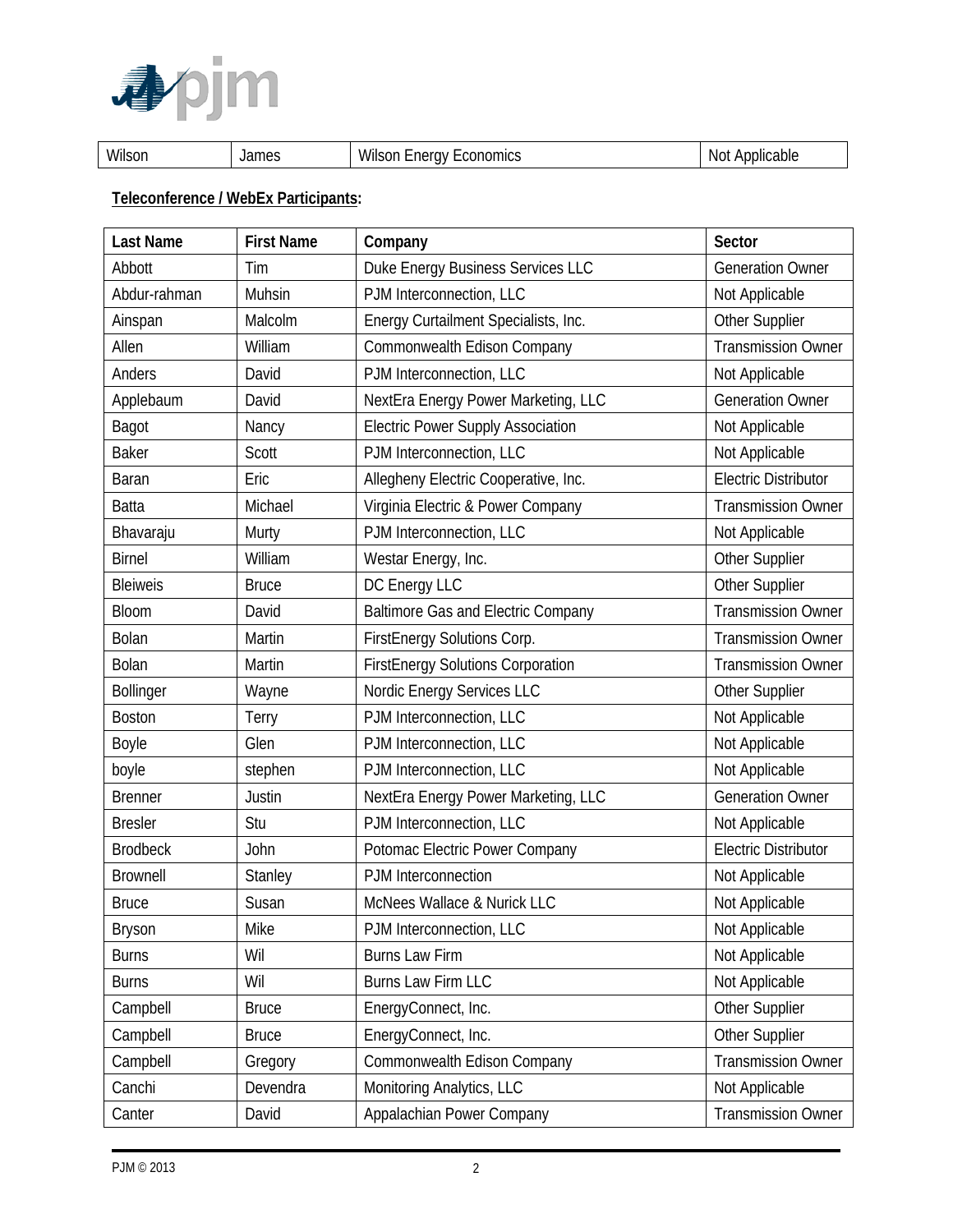

| Carmean         | Gregory       | <b>OPSI</b>                           | Not Applicable              |
|-----------------|---------------|---------------------------------------|-----------------------------|
| Carretta        | Kenneth       | PSEG Energy Resources and Trade LLC   | <b>Transmission Owner</b>   |
| Citrolo         | John          | PSEG Energy Resources and Trade LLC   | <b>Transmission Owner</b>   |
| Crockett        | <b>Brenda</b> | Champion Energy Marketing, LLC        | Other Supplier              |
| Cudwadie        | Michael       | PPL EnergyPlus, L.L.C.                | <b>Transmission Owner</b>   |
| Currier         | Jeff          | Dominion Virginia Power               | Not Applicable              |
| Czigler         | Frank         | Public Service Electric & Gas Company | <b>Transmission Owner</b>   |
| De Geeter       | Ralph         | Maryland Public Service Commission    | Not Applicable              |
| Dean            | Ronald        | Commonwealth Edison Company           | <b>Transmission Owner</b>   |
| <b>DeGeeter</b> | Ralph         | Maryland Public Service Commission    | Not Applicable              |
| DeLoach         | William       | Commonwealth Edison Company           | <b>Transmission Owner</b>   |
| Demuynck        | Rene          | New Jersey Board of Public Utilities  | Not Applicable              |
| DeNavas         | Joe           | Potomac Electric Power Company        | <b>Electric Distributor</b> |
| Doubet          | Spencer       | ConocoPhillips Company                | Other Supplier              |
| Drabant         | Tracey        | Duquesne Light Company                | <b>Transmission Owner</b>   |
| Drabant         | Tracey        | Duquesne Light Company (FP 5)         | <b>Transmission Owner</b>   |
| Dugan           | Chuck         | East Kentucky Power Cooperative, Inc. | <b>Transmission Owner</b>   |
| DuPont-Kidd     | Paula         | PJM Interconnection, LLC              | Not Applicable              |
| Egan            | Amanda        | PJM Interconnection, LLC              | Not Applicable              |
| Erickson        | <b>Bruce</b>  | Allegheny Electric Cooperative, Inc.  | <b>Electric Distributor</b> |
| Falco           | Christine     | PJM Interconnection, LLC              | Not Applicable              |
| Falin           | Thomas        | PJM Interconnection, LLC              | Not Applicable              |
| Farber          | John          | DE Public Service Commission          | Not Applicable              |
| Filomena        | Guy           | Customized Energy Solutions, Ltd.*    | Not Applicable              |
| Fisher          | Amy           | Linden VFT LLC                        | <b>Transmission Owner</b>   |
| Flynn           | Paul          | PJM Interconnection, LLC              | Not Applicable              |
| Ford            | Adrien        | PJM Interconnection, LLC              | Not Applicable              |
| Forsyth         | David         | Gerdau Ameristeel Energy, Inc.        | Other Supplier              |
| Fort            | Jim           | The Energy Authority                  | Other Supplier              |
| Frelich         | Jessica       | Integrys Energy Services, Inc.        | Other Supplier              |
| Fusek           | David         | Appalachian Power Company             | <b>Transmission Owner</b>   |
| Gardner         | Michelle      | NextEra Energy Power Marketing, LLC   | <b>Generation Owner</b>     |
| Gebolys         | Debbie        | Other                                 | Not Applcable               |
| Gebolys,        | Deborah       | Public Utilities Commission of Ohio   | Not Applicable              |
| Gell            | Richard       | Ontario Power Generation Inc.         | Other Supplier              |
| Gilani          | Rehan         | ConEdison Energy, Inc.                | Other Supplier              |
| Greening        | MIchele       | PPL EnergyPlus, L.L.C.                | <b>Transmission Owner</b>   |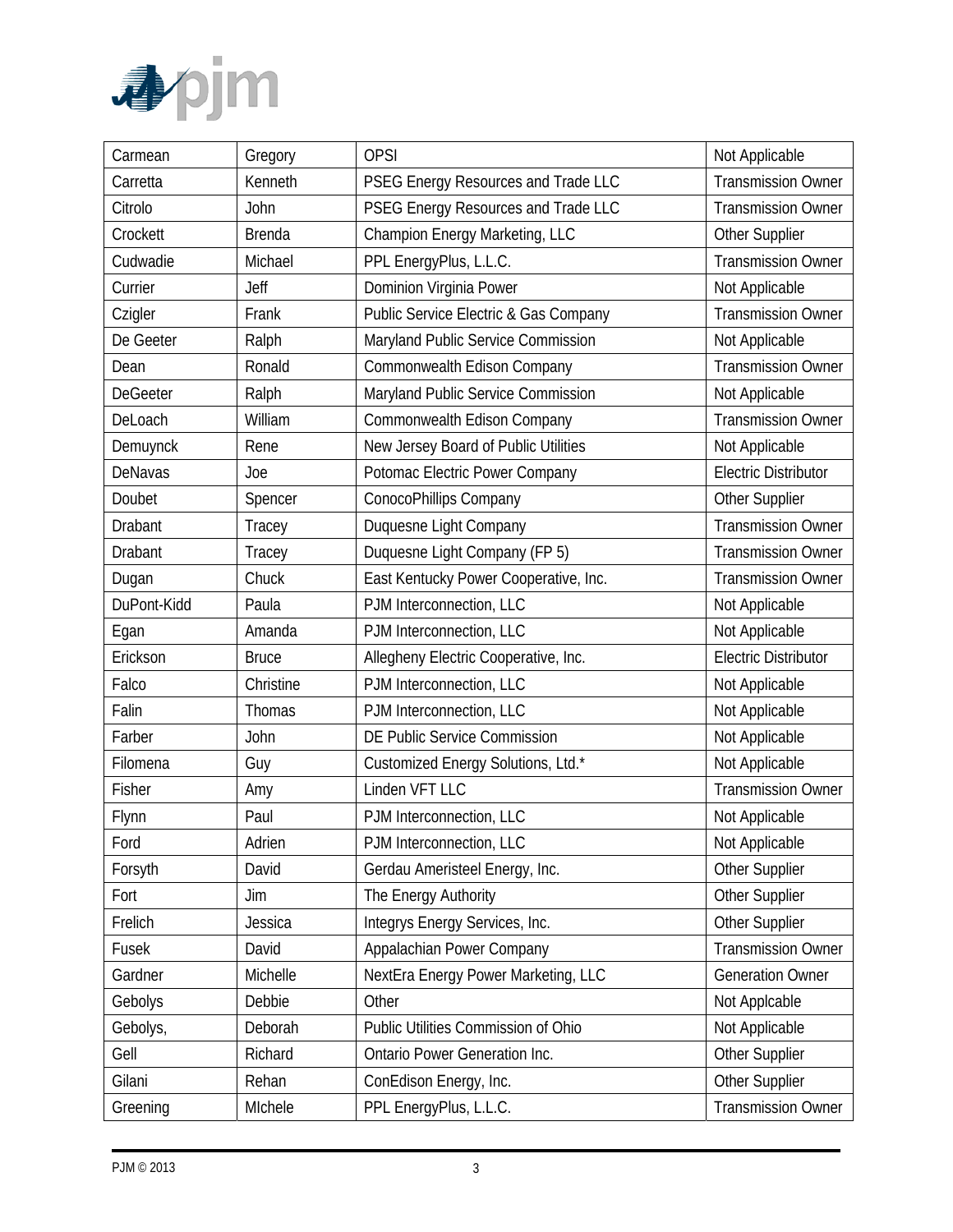

| Griffiths   | Dan          | <b>Consumer Advocates of PJM States</b>              | Not Applicable              |
|-------------|--------------|------------------------------------------------------|-----------------------------|
| Grimes      | Michael      | EDP Renewables North America, LLC                    | Other Supplier              |
| Grooms      | Craig        | Buckeye Power, Inc.                                  | <b>Electric Distributor</b> |
| Guerry      | Katie        | EnerNOC, Inc.                                        | <b>Other Supplier</b>       |
| Hagerty     | Mike         | The Brattle Group                                    | Not Applicable              |
| Hall        | Walter       | Maryland Public Service Commission                   | Not Applicable              |
| Hamilton    | <b>Brian</b> | <b>Advanced Solar Products</b>                       | Not Applicable              |
| Heidorn     | Rich         | RTO Insider                                          | Not Applicable              |
| Hendrix     | Chris        | Texas Retail Energy, LLC                             | Other Supplier              |
| Hendrzak    | Chantal      | PJM Interconnection, LLC                             | Not Applicable              |
| Hoatson     | Tom          | Riverside Generating, LLC                            | Other Supplier              |
| Holman      | Mark         | PJM Interconnection, LLC                             | Not Applicable              |
| Horning     | Lynn         | PJM Interconnection, LLC                             | Not Applicable              |
| Horstmann   | John         | Dayton Power & Light Company (The)                   | <b>Transmission Owner</b>   |
| Horton      | Dana         | Appalachian Power Company                            | <b>Transmission Owner</b>   |
| Huang       | Henry        | Minerals Management Service                          | Not Applicable              |
| Idle        | Charles      | <b>FirstEnergy Corporation</b>                       | <b>Transmission Owner</b>   |
| lorii       | Regina       | Division of the Public Advocate of State of Delaware | <b>End User Customer</b>    |
| Janssen     | Bonnie       | MI Public Service Commission                         | Not Applicable              |
| Jett        | William      | Duke Energy Business Services LLC                    | <b>Generation Owner</b>     |
| Johnson     | Carl         | Customized Energy Solutions, Ltd.*                   | Not Applicable              |
| Johnston    | David        | Indiana Utility Regulatory Commission                | Not Applicable              |
| Joseph      | Kelli        | New York ISO                                         | Not Applicable              |
| Josyula     | Siva         | Monitoring Analytics, LLC                            | Not Applicable              |
| keech       | adam         | PJM Interconnection, LLC                             | Not Applicable              |
| Kerecman    | Joe          | Calpine Energy Services, L.P.                        | <b>Generation Owner</b>     |
| Kirby       | James        | PJM Interconnection, LLC                             | Not Applicable              |
| Kirby       | Jim          | PJM Interconnection, LLC                             | Not Applicable              |
| Kirkpatrick | Roger        | New York ISO                                         | Not Applicable              |
| Kogut       | George       | New York Power Authority                             | Other Supplier              |
| Krauser     | Ryan         | Denver Energy, LLC                                   | Other Supplier              |
| Kremer      | Kathleen     | Commonwealth Edison Company                          | <b>Transmission Owner</b>   |
| Lacy        | Catharine    | Dominion Virginia Power                              | Not Applicable              |
| Laios       | <b>Takis</b> | American Electric Power                              | <b>Transmission Owner</b>   |
| LaRocque    | Matt         | PJM Interconnection, LLC                             | Not Applicable              |
| Lauderdale  | Melissa      | Integrys Energy Services, Inc.                       | Other Supplier              |
| Leimann     | John         | Dominion Virginia Power                              | Not Applicable              |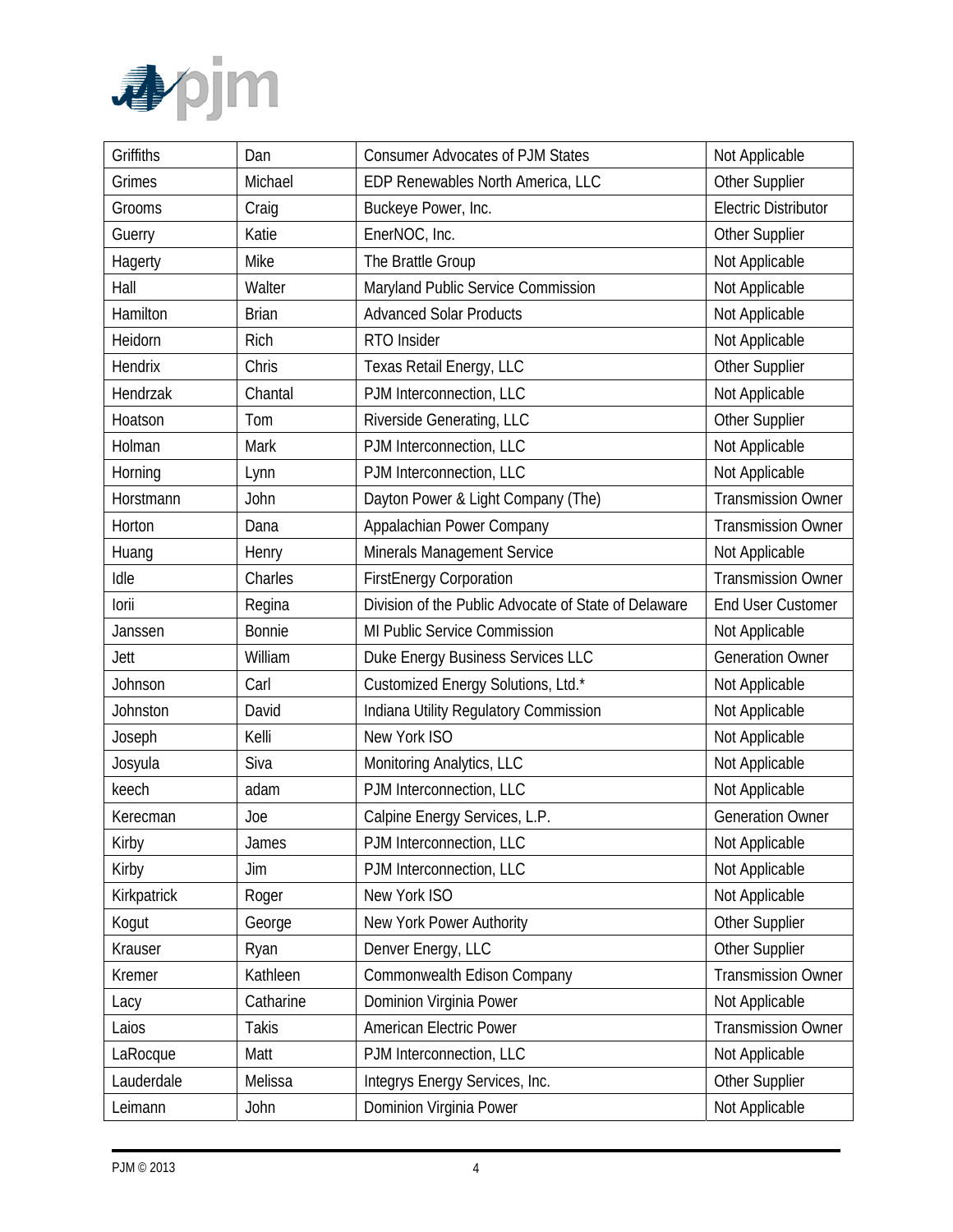

| Levine           | Jeffrey      | IPR-GDF SUEZ Energy Marketing NA, Inc.<br><b>Other Supplier</b>       |                             |
|------------------|--------------|-----------------------------------------------------------------------|-----------------------------|
| Levine           | Jeffrey      | SUEZ Energy Marketing NA, Inc.                                        | Other Supplier              |
| Lewis            | Cara         | <b>Public Service Electric &amp; Gas Company</b>                      | <b>Transmission Owner</b>   |
| Lipman           | <b>Brian</b> | New Jersey Board Of Public Utilities                                  | Not Applicable              |
| Luna             | Joel         | Monitoring Analytics, LLC                                             | Not Applicable              |
| Ma               | Alex         | Invenergy                                                             | <b>Generation Owner</b>     |
| Mahoney          | Julieanne    | New York State Electric & Gas Corporation                             | Other Supplier              |
| Maloney          | Peter        | <b>Platts</b>                                                         | Not Applicable              |
| Mattfolk         | Alexander    | Long Island Lighting Company d/b/a LIPA                               | Other Supplier              |
| Maucher          | Andrea       | Division of the Public Advocate of the State of<br>Delaware           | <b>End User Customer</b>    |
| <b>McAlister</b> | Lisa         | American Municipal Power, Inc.                                        | <b>Electric Distributor</b> |
| McCaffrey        | John         | <b>Stinson Morrison Hecker</b>                                        | Not Applicable              |
| McDaniel         | John         | <b>Baltimore Gas and Electric Company</b>                             | <b>Transmission Owner</b>   |
| Merola           | Becky        | Noble Americas Energy Solutions LLC                                   | Other Supplier              |
| Miller           | John         | Commonwealth Edison Company                                           | <b>Transmission Owner</b>   |
| Moore            | John         | The Sustainable FERC Project                                          | Not Applicable              |
| Morelli          | Lisa         | PJM Interconnection, LLC                                              | Not Applicable              |
| Murray           | Kevin        | McNees Wallace & Nurick LLC                                           | Not Applicable              |
| Neubrander       | Kerry        | DC Energy Mid-Atlantic, LLC                                           | Other Supplier              |
| Norton           | Chris        | American Municipal Power, Inc.                                        | <b>Electric Distributor</b> |
| Ondayko          | <b>Brock</b> | Appalachain Power Company                                             | <b>Transmission Owner</b>   |
| Orlando          | Jim          | Northern Indiana Public Services Company                              | Other Supplier              |
| Owens            | Christina    | North Carolina Electric Membership Corporation                        | <b>Electric Distributor</b> |
| Owens            | George       | Downes Associates, Inc.                                               | Other Supplier              |
| Pakela           | Gregory      | DTE Energy Trading, Inc.                                              | Other Supplier              |
| Parikh           | Niraj        | NextEra Energy Power Marketing, LLC (BGS)                             | <b>Generation Owner</b>     |
| Park             | Jinny        | PJM Interconnection, LLC                                              | Not Applicable              |
| Patel            | Keyur        | PJM Interconnection, LLC                                              | Not Applicable              |
| Peoples          | John         | Duquesne Light Company                                                | <b>Transmission Owner</b>   |
| Perrotti         | frank        | New Jersey Board of Public Utilities                                  | Not Applicable              |
| philips          | Marjorie     | <b>Hess Corporation</b>                                               | Other Supplier              |
| Powell           | Elliot       | LVI Power, LLC                                                        | Other Supplier              |
| Puchyr           | Lindsey      | PJM Interconnection, LLC                                              | Not Applicable              |
| Rains            | Robert       | <b>Washington Analysis LLC</b>                                        | Not Applicable              |
| Reider           | Tom          | Integrys Energy Services, Inc.                                        | Other Supplier              |
| Riding           | <b>MQ</b>    | <b>Essential Power Rock Springs, LLC</b><br><b>Transmission Owner</b> |                             |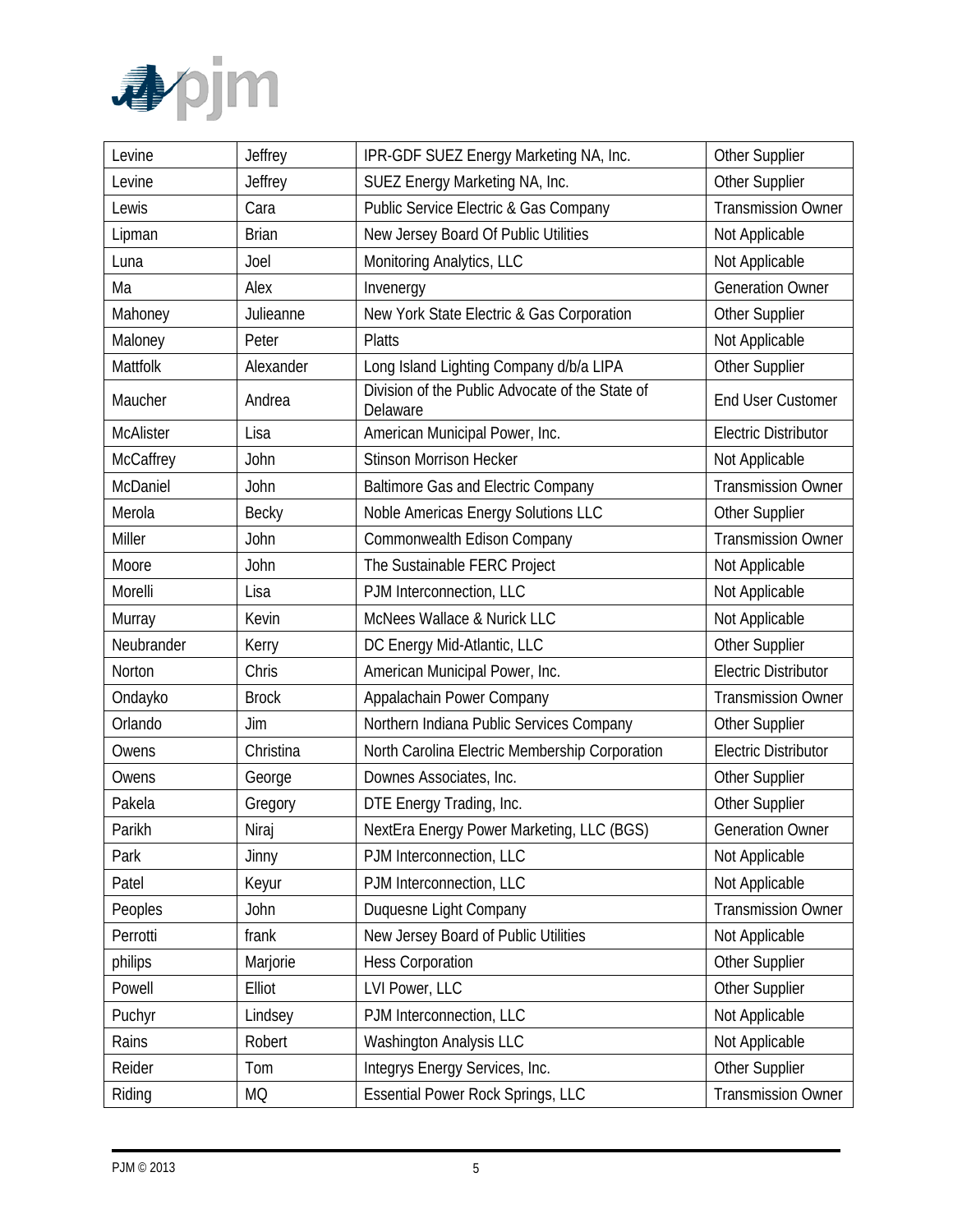

| Riggs-Miller   | Olga         | Integrys Energy Services, Inc.                 | Other Supplier              |
|----------------|--------------|------------------------------------------------|-----------------------------|
| Rocha          | Patricio     | PJM Interconnection, LLC                       | Not Applicable              |
| Roettker       | Joe          | Duke Energy Ohio, Inc.                         | <b>Transmission Owner</b>   |
| Rohrbach       | John         | Southern Maryland Electric Cooperative         | <b>Electric Distributor</b> |
| Rose           | <b>Brian</b> | FirstEnergy Solutions Corp.                    | <b>Transmission Owner</b>   |
| Rutigliano     | Tom          | Achieving Equilibrium LLC                      | Other Supplier              |
| Sanders        | Jerry        | Castlebridge Energy Group, LLC                 | Other Supplier              |
| Sasser         | Jonathan     | PJM Interconnection, LLC                       | Not Applicable              |
| Scanlon        | Chris        | Commonwealth Edison Company                    | <b>Transmission Owner</b>   |
| Scarp          | Dave         | Direct Energy Business, LLC                    | Other Supplier              |
| <b>Schmitt</b> | Jeff         | PJM Interconnection, LLC                       | Not Applicable              |
| Schuyler       | Ken          | PJM Interconnection, LLC                       | Not Applicable              |
| Scott          | Mark         | Monument Energy LLC                            | None                        |
| Shanker        | Roy          | H.Q. Energy Services (U.S.), Inc.              | Other Supplier              |
| Shelton        | Chris        | Millenium Power, Inc.                          | Not Applicable              |
| Sidhom         | Noha         | Inertia Power I, LLC                           | Other Supplier              |
| Sillin         | John         | The Federal Energy Regulatory Commission       | Not Applicable              |
| Snow           | Robert       | The Federal Energy Regulatory Commission       | Not Applicable              |
| Sternisha      | Lori         | Public Utilities Commission of Ohio            | Not Applicable              |
| Sudhakara      | Raghu        | Rockland Electric Company                      | <b>Transmission Owner</b>   |
| Swalwell       | <b>Brad</b>  | Tangent Energy Solutions, Inc.                 | Other Supplier              |
| Tam            | Simon        | PJM Interconnection, LLC                       | Not Applicable              |
| Tatum          | Ed           | Old Dominion Electric Cooperative              | <b>Electric Distributor</b> |
| Theodore       | Sharon       | <b>Electric Power Supply Association</b>       | <b>Generation Owner</b>     |
| Thomas-Friel   | Felicia      | New Jersey Division of Rate Counsel            | <b>End User Customer</b>    |
| Thone          | Daniel       | Commonwealth Edison Company                    | <b>Transmission Owner</b>   |
| Tribulski      | Jen          | PJM Interconnection, LLC                       | Not Applicable              |
| Wallace        | Casandra     | Energy Authority, Inc. (The)                   | Other Supplier              |
| Walter         | Laura        | PJM Interconnection, LLC                       | Not Applicable              |
| Watson         | Mark         | <b>Platts</b>                                  | Not Applicable              |
| Watson         | Sam          | North Carolina Utilities Commission            | Not Applicable              |
| Weaver         | Dave         | Exelon Business Services Company, LLC          | <b>Transmission Owner</b>   |
| Weber          | Adam         | Union Electric Company d/b/a Ameren Missouri   | Other Supplier              |
| Weber          | John         | Bartram Lane, LLC                              | Other Supplier              |
| Weber          | Sharon       | PPL EnergyPlus, L.L.C.                         | <b>Transmission Owner</b>   |
| White          | Doug         | North Carolina Electric Membership Corporation | <b>Electric Distributor</b> |
| Wilczek        | Mariann      | New York ISO                                   | Not Applicable              |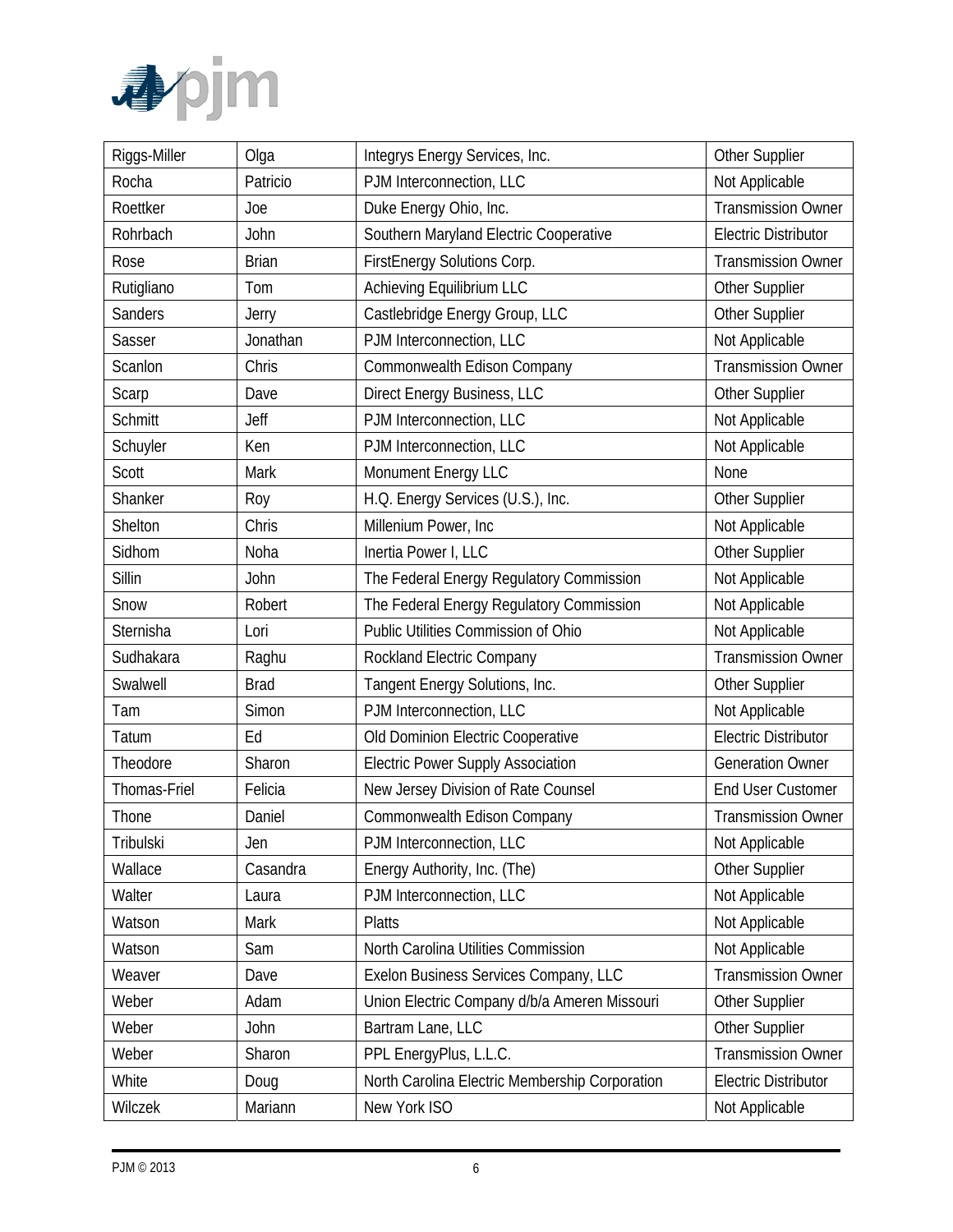

| Wilhite         | Chad        | FirstEnergy Solutions Corp.                | <b>Transmission Owner</b> |
|-----------------|-------------|--------------------------------------------|---------------------------|
| <b>Williams</b> | <b>Stan</b> | PJM Interconnection, LLC                   | Not Applicable            |
| Wilmoth         | Emily       | Dominion Virginia Power                    | Not Applicable            |
| Withrow         | David       | PJM Interconnection, LLC                   | Not Applicable            |
| Woodyard        | Phillip     | Washington Gas Energy Services, Inc.       | Other Supplier            |
| Worthem         | Dennis      | Independent Observer from Ohio             | Not Applicable            |
| Xenopoulos      | Damon       | Brickfield, Burchette, Ritts & Stone, P.C. | Not Applicable            |

#### **1. ADMINISTRATION**

.

Ms. Ford called the meeting to order and Ms. Egan took attendance.

### **2. COLD WEATHER REPORT**

Mr. Kormos, PJM, along with Mr. Ott, PJM, reviewed a presentation on PJM's analysis of operational events and market impacts during the January 2014 cold weather. The report and presentation can be found on the Reports section of the PJM website and questions and feedback can be submitted to custsvc@pjm.com.

#### **3. MOPR UNIT SPECIFIC REVIEW**

Mr. Baker reviewed the results of the CSTF vote on MOPR Unit Specific Review. Package A will be presented as the main motion for a first read at the May 29 MRC meeting. Package D will be presented as the alternate motion.

#### **4. VRR CURVE PARAMETER REVIEW WORKPLAN**

Ms. Ford reviewed the current draft workplan with the Task Force.

#### **5. STAKEHOLDER FEEDBACK**

Task force participants were given the opportunity to provide feedback on the "Triennial Review of RPM Draft Study Results," which was presented by the Brattle group at a special meeting of the Markets and Reliability Committee on April 29, 2014.

#### **6. FUTURE AGENDA ITEMS**

- Review interests
- Develop design components of CBIR matrix, as well as solution options
- Create and refine solution packages
- Document and review final recommendations to take to MRC